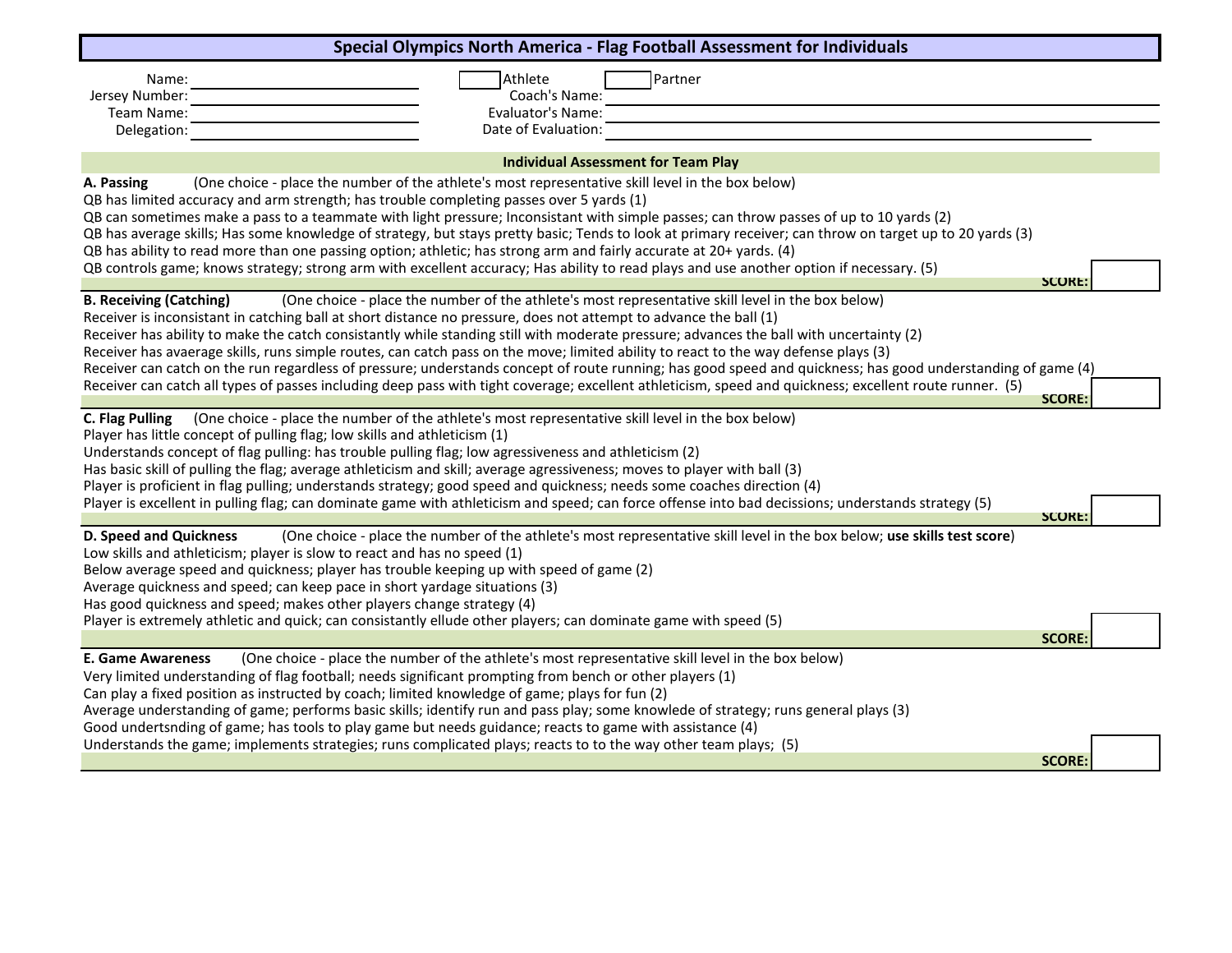## **Flag Football Summary of Top Players**

| A. Passing                                                                          |   |   |   |    | Delagation:               |  |   |   |   |   |  |
|-------------------------------------------------------------------------------------|---|---|---|----|---------------------------|--|---|---|---|---|--|
| Rate all of your <b>Quarterbacks</b> . List your best first.                        |   |   |   |    | Team gender:              |  |   |   |   |   |  |
|                                                                                     |   |   |   | 5  | Team Name:                |  |   |   |   |   |  |
| Quarterback #1                                                                      |   |   |   |    | Age Group:                |  |   |   |   |   |  |
|                                                                                     |   | 3 |   | 5. | <b>Total Team Rating:</b> |  |   |   |   |   |  |
| Quarterback #2                                                                      |   |   |   |    | Top 6 Players:            |  |   |   |   |   |  |
|                                                                                     | 2 | 3 | 4 | 5  | <b>Bottom 6 Players</b>   |  |   |   |   |   |  |
| Quarterback #3                                                                      |   |   |   |    |                           |  |   |   |   |   |  |
| <b>B. Receiving (Catching)</b><br>Rate all of your Receivers. List your best first. |   |   |   |    |                           |  |   |   |   |   |  |
|                                                                                     |   |   | 4 | 5  |                           |  | 2 | 3 | 4 | 5 |  |
| Receiver #1                                                                         |   |   |   |    | Receiver #3               |  |   |   |   |   |  |
|                                                                                     |   |   | 4 | 5  |                           |  |   | 3 | 4 | 5 |  |
| Receiver #2                                                                         |   |   |   |    | Receiver #4               |  |   |   |   |   |  |

## **C. Flag Pulling**

| Rate all of your Defenders. List your best first. |  |  |  |   |  |             |  |  |  |  |  |  |
|---------------------------------------------------|--|--|--|---|--|-------------|--|--|--|--|--|--|
|                                                   |  |  |  | 4 |  |             |  |  |  |  |  |  |
| Defender #1                                       |  |  |  |   |  | Defender #7 |  |  |  |  |  |  |
|                                                   |  |  |  | 4 |  |             |  |  |  |  |  |  |
| Defender #2                                       |  |  |  |   |  | Defender #8 |  |  |  |  |  |  |
|                                                   |  |  |  | 4 |  |             |  |  |  |  |  |  |
| Defender #3                                       |  |  |  |   |  | Defender #9 |  |  |  |  |  |  |
|                                                   |  |  |  | 4 |  |             |  |  |  |  |  |  |
|                                                   |  |  |  |   |  |             |  |  |  |  |  |  |

## **D. Speed & Quickness**

| Rate your fastest players. List your best first. |   |   |   |   |   |            |   |                |   |   |   |
|--------------------------------------------------|---|---|---|---|---|------------|---|----------------|---|---|---|
|                                                  |   | 2 | 3 | 4 | 5 |            |   | 2              | 3 | 4 | 5 |
| Player #1                                        |   |   |   |   |   | Player #7  |   |                |   |   |   |
|                                                  |   |   | э | 4 | כ |            |   |                | 3 | 4 |   |
| Player #2                                        |   |   |   |   |   | Player #8  |   |                |   |   |   |
|                                                  |   | 2 | 3 | 4 | 5 |            |   | $\overline{2}$ | 3 | 4 | 5 |
| Player #3                                        |   |   |   |   |   | Player #9  |   |                |   |   |   |
|                                                  |   | 2 | 3 | 4 | 5 |            |   |                | 3 | 4 | 5 |
| Player #4                                        |   |   |   |   |   | Player #10 |   |                |   |   |   |
|                                                  |   | 2 | 3 | 4 | 5 |            | Ŧ | 2              | 3 | 4 | 5 |
| Player #5                                        |   |   |   |   |   | Player #11 |   |                |   |   |   |
|                                                  | 1 | 2 | 3 | 4 | 5 |            | Ŧ | 2              | 3 | 4 | 5 |
| Player #6                                        |   |   |   |   |   | Player #12 |   |                |   |   |   |